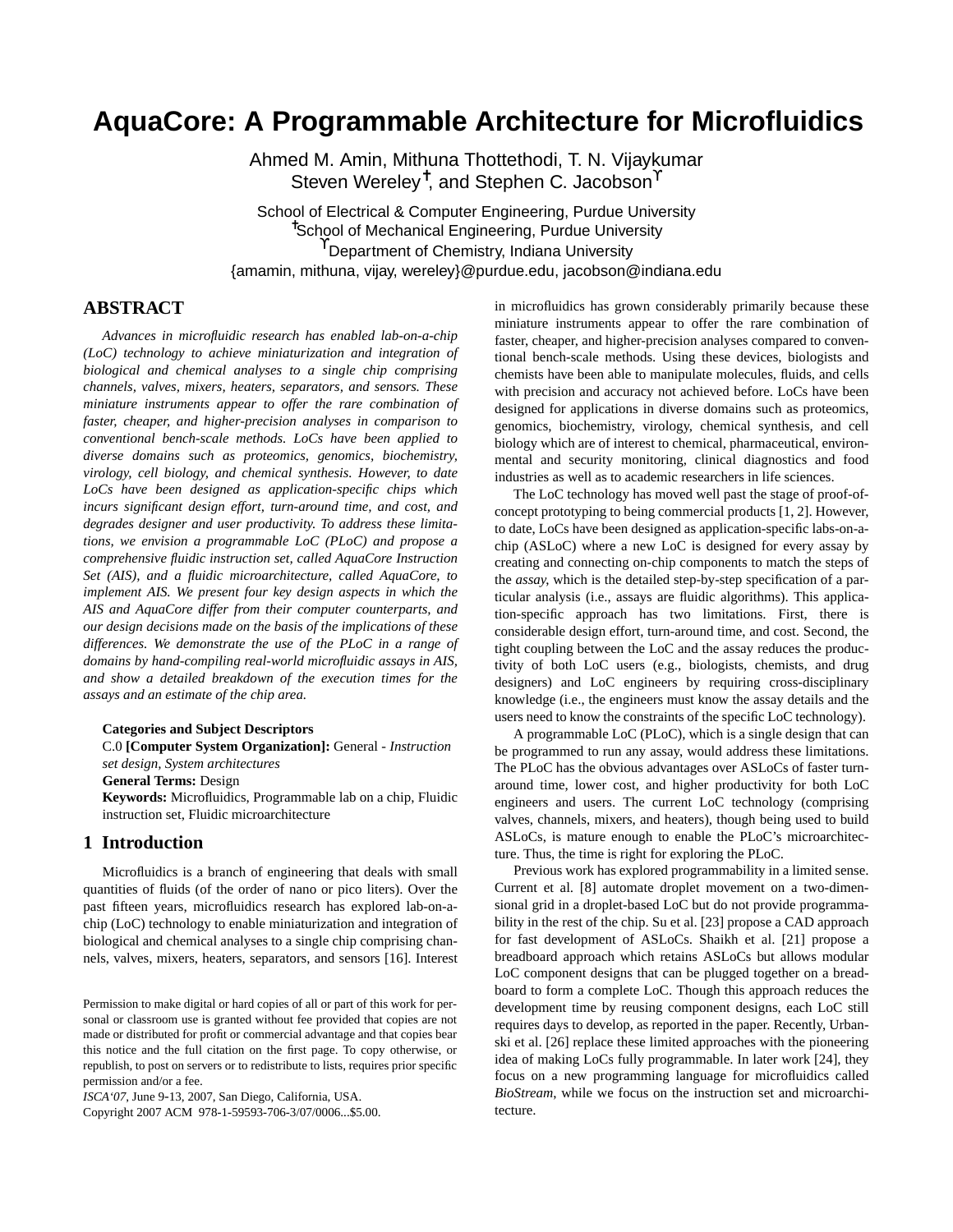Our first contribution is a comprehensive fluidic instruction set, called *AquaCore Instruction Set (AIS) —* pronounced as "ice" and a fluidic microarchitecture, called *AquaCore*, to implement AIS (in [24], the authors describe only one operation — mix-andstore — and its implementation). We envision a compiler that will automatically translate high-level assays into AIS (though the details of the compiler is beyond the scope of this paper). Though fluidics and electronics are disparate technologies, there are similarities between AIS (and microarchitecture) and computer instruction sets (and microarchitectures) such as one operation per instruction and the separation of storage and functional units. However, AIS and AquaCore differ from their computer counterparts in four key aspects.

First, computers are universal (i.e., they can perform any computation) due to Turing-Completeness of instruction sets and their implementation. Unfortunately, fluidics lack such theoretical guarantees. Therefore, we must turn to empirical analysis of AIS's coverage of real assays from different domains. Our second contribution is such an analysis showing coverage, execution time, and chip area (in [24], the authors show mixing of fluids, but not any real assays).

Second, most computer instruction sets associate the input and output operands for the instructions with some storage location (register or memory). This practice is based on the facts that instruction outputs are used more than once, and that the uses are separated over at least a few instructions. Therefore, it is logical for a producer instruction to place a value in a storage location and for the consumer instructions to read the value from the location. In contrast, we observe that (1) in most fluidic assays, the output of a step is almost always used exactly once, (2) in certain fluidic technologies fluid movement uses valves which, unlike electronic transistors, may fail after just a few thousands of actuations (e.g., flow-based technology that moves fluids using peristaltic action), and (3) in those technologies moving a fluid is as slow as performing an operation. Combining these three observations suggests that it is not only unnecessary but actually detrimental to associate fluidic operands with storage locations which would require moving the fluids from storage to functional units and back. Instead, we avoid this association and propose storage-less operands which are moved to and from functional units using explicit move instructions. These explicit moves allow the output of a functional unit to be transferred directly to the input of another unit without involving any storage location. One could use conventional instructions and then optimize away unnecessary storage locations, but our approach is simpler.

Third, volumes of fluidic operands are different from sizes of computational operands which are a few fixed-size datatypes supported by the hardware (e.g., 8, 16, 32, and 64 bits). Smaller operands are handled by padding available datatypes, and larger ones by composing available datatypes. However, fluidic operands are of many different volumes which, unlike computational operands, cannot be padded easily to a fixed larger volume (by topping off) in cases where reagent concentrations have to be maintained. We make the key observations that the need for padding fundamentally comes from using fixed-size datatypes; and that unlike computational hardware, fluidics hardware can naturally operate on virtually any volume up to resource capacity without needing any topping off (e.g., mixers can mix fluids of virtually any volume up to the size of the mixer). We exploit this natural flexibility by

allowing variable-volume operands for AIS instructions. Because high-level assays specify operand volumes only in a few steps while the rest of the steps use implicit volumes, most AIS instructions operate on implicit, yet variable, volumes which are not specified. Further, high-level assays typically use relative volumes (e.g., mix one part of reagent *A* with two parts of reagent *B* without specifying the absolute volume for a part), and forcing the use of absolute volumes would encumber programming. Consequently, AIS allows relative-volume operands. We rely on the run-time system to translate the relative volumes to implementation-specific volumes while maintaining portability across same-technology implementations. However, we must accommodate assay-steps that handle absolute volumes of fluids. To that end, AIS allows absolute-volume operands for some instructions.

Finally, while computational hardware is homogenous in that both control and datapath use the same VLSI technology, LoCs are heterogeneous in that they traditionally employ electronics for control and fluidics for fluidpath (analogous to datapath). Though control logic could be implemented using fluidic hardware (as alluded to in [11]), it is best to implement control logic in electronic hardware for reasons of speed, reliability, and technology maturity. Of course, the fluidpath has to use fluidic hardware. Recent work to automate droplet movement [23] also advocates this heterogeneous approach, as does BioStream. Accordingly, AquaCore is also heterogeneous.

Given the infancy of programmable fluidics, we view AIS and AquaCore as a first step in the design of instruction sets and microarchitectures for programmable microfluidics. We expect that our ideas will be improved upon in the future, much like current technologies which have matured through several successive refinements.

To summarize, our key contributions are:

- we propose AIS in which (1) operands are not always associated with storage, and (2) instructions operate on implicit variable volumes;
- **•** we propose AquaCore, a heterogeneous PLoC microarchitecture, which uses electronic control logic and fluidic datapath; and
- we show that AIS can cover real-world assays from many domains. In addition, we also show a detailed breakdown of the execution times for the assays and an estimate of the chip area.

The rest of the paper is organized as follows. [Section 2](#page-1-0) provides background. [Section 3](#page-2-0) describes AIS and AquaCore. [Section 4](#page-6-0) shows our results using real-world assays, and [Section 5](#page-11-0) concludes.

# <span id="page-1-0"></span>**2 Background and Related Work**

Over the past fifteen years, a number of academic and commercial groups have been exploring both fundamental issues and applications of microfluidic devices for chemical and biochemical analysis (i.e., lab-on-a-chip technologies) [1, 2, 20, 3, 27]. Lab-ona-chip solutions have been demonstrated for diverse applications including detection of end-stage renal disease [7], detection of point mutation in specific genes [1], antibody analysis, protein purification and polymerase chain reaction (a commonly used technique to amplify DNA) [1]. These microfluidic devices are typically fabricated using micromachining techniques including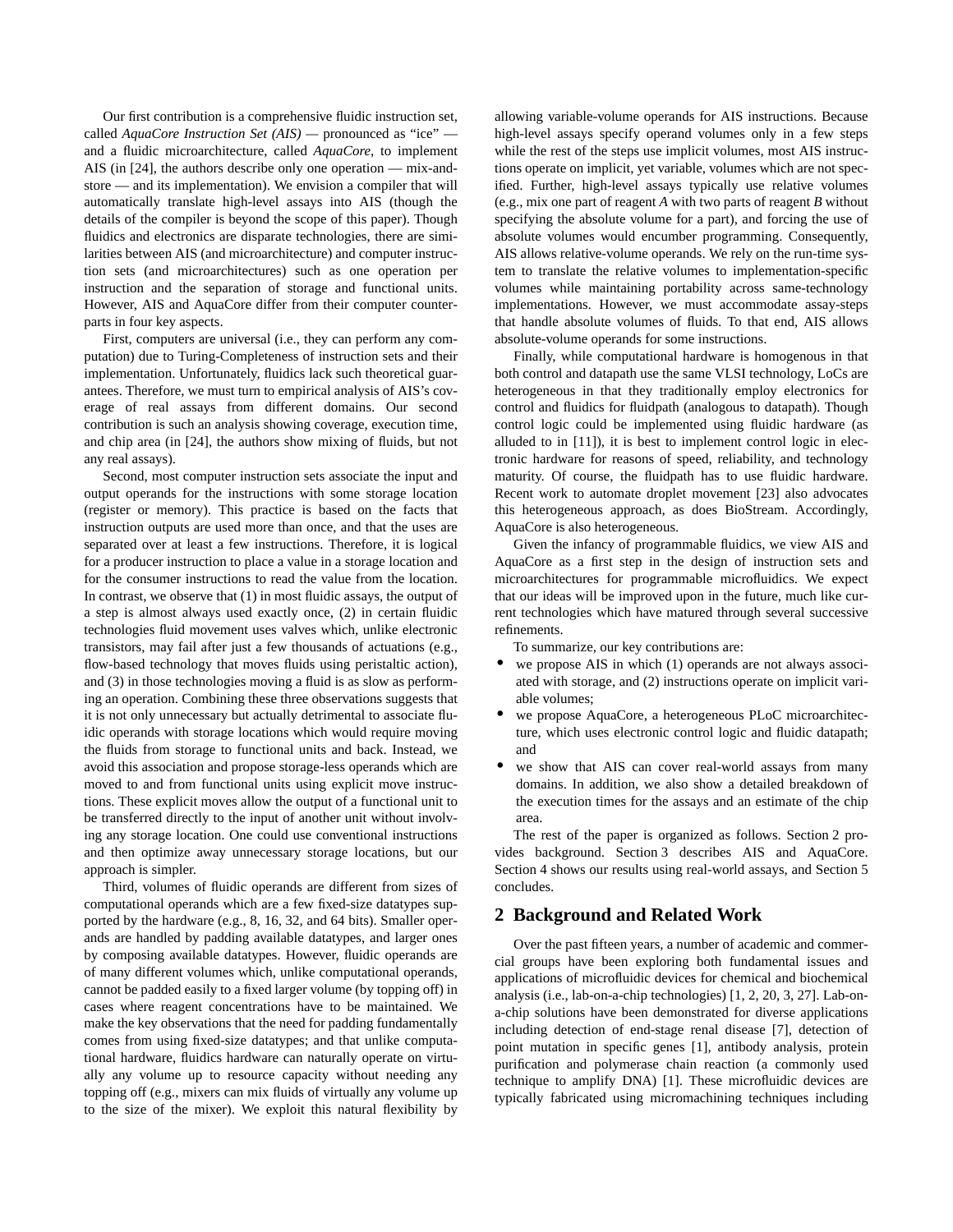photolithography, etching, thin film deposition, and coverplate bonding. Compared to state-of-the-art microelectronics, these devices are relatively simple in design and moderately easy to fabricate. Progress continues to be made in a number of areas and these advances have been recently reviewed [9]. However, as one looks through these examples, one observes nearly as many chip designs as there are assays. This trend confirms the compelling need for programmable labs-on-a-chip (PLoC).

There are two dominant technologies for microfluidics — flowbased [25] and droplet-based [19]. While flow-based LoCs operate on fluids that flow either continuously or as discretized volumes, droplet-based LoCs manipulate liquid droplets. In the remainder of this section, we focus on flow-based LoCs though droplet-based equivalents exist. We demonstrate that the enabling technology for the various fluid-path components that are needed for PLoC exists or is being created (e.g., [14, 12, 11]), and the time is right for exploring programmability. Broadly, the components needed for the fluid-path of a PLoC are (a) reservoirs to serve as temporary fluid storage, (b) fluid functional units (FFUs) to execute various primitive operations such as mixing, heating, separating, and sensing and (c) a programmable connectivity fabric to tie all the components together and to route fluids among the reservoirs and FFUs as required. Each of these components are described below.

**Reservoirs**: Fluid reservoirs are basic components with support to dispense volumes of fluids and are relatively simple to implement [16].

**Mixing**: A large variety of microfluidic mixers have been demonstrated previously. These range in sophistication from simple, passive structures that permit routing of two or more fluids into reaction chambers/ channels in which mixing occurs by diffusion or simply by flowing together to more sophisticated, *active* mixers that include micro-electro-mechanical agitator mechanisms or pumps to accelerate mixing [16].

**Heating**: Thermal cycling, heating and incubation at specified temperatures are commonly used in many assays. Several alternative implementations including resistive heaters, thin-film heaters and ceramic heaters have been demonstrated [16].

**Separation**: Microfluidic separation devices that separate fluids into components based on affinity, size/ weight, charge or hydrophobicity have shown performance either equivalent to or better than conventional laboratory devices, and appear to offer the rare combination of better-faster-cheaper simultaneously [16].

**Sensing**: The outcome of an assay is often detected by measuring/sensing a physical [15] or electrochemical property of a fluid [16]. This requirement represents a challenge because (1) the number of sensor options is large and (2) some sensors are not miniaturizable. For example, some assays may need to detect the optical density of a mixture at certain wavelengths. Others may require measurement of fluorescence or may use mass spectrometry. While some sensors have been integrated on chip, others remain off chip. Off-chip sensing can be done via "windows" that expose fluids to external sensors. It is also possible to deploy electro-spray dispensers (similar to those used in inkjet printers) that spray fluid into external sensors.

**Valves, Pumps and Channels**: The key technology that enables programmability in LoCs is the valving. Valves and channels serve the same purpose in microfluidics that tristate-buffers and buses serve in digital computers. Valves allow dynamically changing the connectivity among the components of the microarchitecture as required by different instructions under execution. Microvalves have been known for a decade [10, 18] but have not been practical in highly-integrated LoCs due to complex fabrication procedures and chemical and physical incompatibilities.

A recently-developed latching valve [11] is easier to manufacture. We focus on this valve. The valves open or close depending on where there is vacuum or pressure at the control input provided by off-chip solenoid pumps. A latching valve maintains its open or closed state for a long time (a minute) even when disconnected from its pump. However, one issue continues to be a problem: the valves may fail after just a few thousands of actuations [11].

The valves can be arranged to function as peristaltic pumps (different from solenoid pumps) along a channel. The idea is to place three inter-locking valves along the channel. Opening a valve creates a vacuum in the valve's chamber and closing creates pressure. The valves are opened and closed in a sequence such that vacuum and pressure are created at the right valves, moving the fluid in the required direction.

Instead of using peristalsis, droplet-based LoCs move the droplets under an electric field by collapsing the surface tension of the droplets causing the droplet to tumble (this effect is called electrowetting [19]). To prevent droplets from evaporating, these LoCs coat the droplets with oil. However, some chemicals dissolve in oil making droplet-based LoCs unsuitable for assays using such chemicals. Also, separation is hard with droplets.

Finally, I/O interfacing to the chips has also been demonstrated in [17].

### <span id="page-2-0"></span>**3 AIS and AquaCore**

Principles of instruction set design and microarchitecture design for traditional computers are well understood. In this section, we focus on the key differences between the fluidic domain and the digital domain and the consequent design decisions in AIS and AquaCore microarchitecture. Recall from [Section 1](#page-0-0) that the differences are: lack of Turing-Completeness, storage-less-operands, nature of operand size, and heterogeneity of the microarchitecture.

#### **3.1 Turing-Completeness**

The theory of computation identifies the finite set of operations that computer instruction sets must support to be universal to perform any computation (i.e., Turing-Completeness<sup>1</sup>). Unfortunately, because fluidics lacks such theoretical guarantees, allpurpose PLoCs capable of executing any assay are not feasible. While basic fluidic operations of mixing and heating needed in most assays can be supported in all fluidic ISAs and microarchitectures, separation and sensing pose a serious challenge because of their diversity. For instance, a PLoC that senses only optical density (or only molecular weight) cannot sense chemical properties (or electrical charge) and therefore, cannot execute assays requiring chemical sensing (or electrical-charge separation). Supporting all known forms of separation and sensing is impractical (and would still not guarantee universality). Consequently, fluidic ISA and PLoC microarchitecture design must turn to empirical analysis

<sup>1.</sup> To be truly Turing-Complete, computers must have infinite memory but this requirement is not an issue in practice.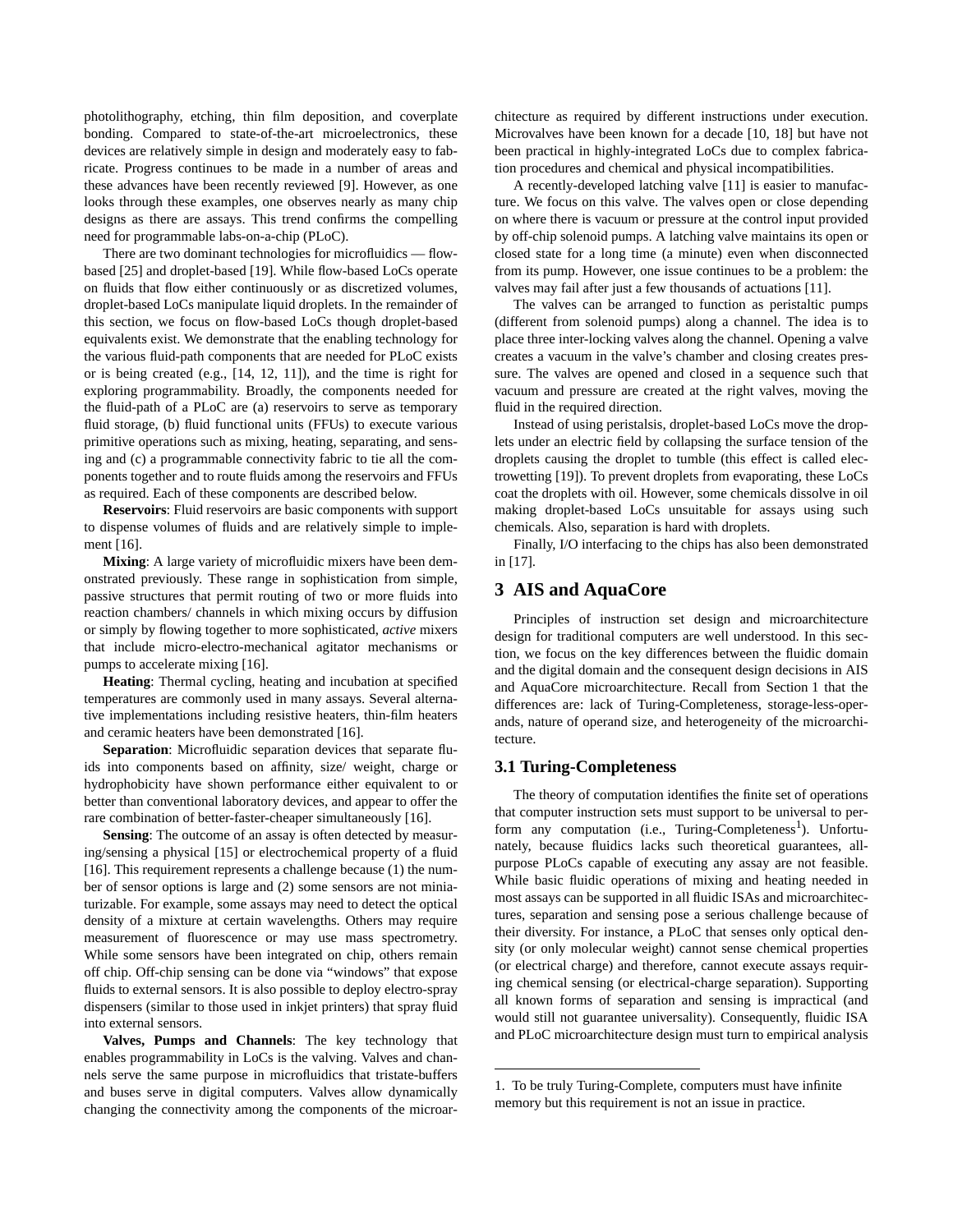of coverage of assays from diverse domains. As such, AIS is designed to cover many domains.

### **3.2 Storage-less Operands**

We make three observations that are unique to fluidic assays and technology that directly drive AIS's design. First, the basic rationale for the traditional dyadic instruction set in digital computers which operates on two source register (or memory) operands and produces a third register (or memory) value is that such values are often used more than once [5]. Thus, it is logical to save the value in a register (or memory location) that can be read multiple times. In sharp contrast, we observe that in a diverse set of assays intermediate fluids are typically used exactly once. In the few cases that a fluid is used multiple times, there is usually an explicit step in the assay that divides the fluid into multiple parts, each of which has one subsequent use. Such explicit division is not surprising given that uses are destructive in fluidics (while uses are non-destructive in digital computers) and thus fluidic-assay writers create explicit divisions if they expect multiple uses.

The above "single-use" observation eliminates the need for associating intermediate results to storage locations (reservoirs) after each operation. One may argue that if there were no penalty to moving intermediate fluids to storage locations (even if there are not multiple uses of the fluids), then the single-use observation does not really have a direct bearing on the instruction set design. However, our second observation is that in certain fluidic technologies fluid movement uses valves which, unlike electronic transistors, may fail after just a few thousands of actuations. Further, our third observation is that these technologies impose a high latency cost to move fluid between reservoirs and FFUs. These latter two observations eliminate the above no-penalty argument. For example, in peristalsis-based fluid transfer technology like the one we use in AquaCore, transfers require valve actuations and may be as slow as the operation at the FFU. Consequently, we propose storage-less operands which are not associated with any storage location. Instead, input operands are moved to, and output operands moved from, functional units using explicit move instructions. These explicit moves allow the output of a functional unit to be transferred directly to the input of another unit avoiding unnecessary operand movement between reservoirs to FFUs. Note that in droplet-based technology fluid transfer does not use failure-prone valves ([Section 2\)](#page-1-0) and is significantly faster than FFU operation. However, we design AIS for the failure-prone and slower technology which represents the tighter set of constraints. By using explicit moves in droplet-based technology, we may unnecessarily incur some code bloat. Fortunately, as we explain in [Section 3.4,](#page-5-0) AIS code is handled only by electronic hardware and not by fluidic hardware, and electronic memory is large enough to absorb any such bloat.

[Table 1](#page-4-0) lists the AIS instructions which may be classified into two broad categories. First, the *move* instruction is in a category of its own as a fluid transfer instruction which requires an explicitly named source FFU, reservoir, or port and a destination FFU, reservoir, or port. Note that all FFUs, reservoirs and ports are identified by a unique identifier in a common identifier-space. We will discuss the optional volume field in [Section 3.3.](#page-3-0) Second, all other FFU-based instructions (such as *mix*, *heat*, *sense* and *separate*) form a second class of instructions with storage-less operands. These instructions implicitly operate on operands that have been previously loaded into the FFU by the *move* instruction. The output fluids of FFUs are similarly held in the FFUs until a *move* instruction explicitly removes the fluid. AIS exposes transfers to the compiler via the *move* instruction. It may be possible to use traditional dyadic instructions and then dynamically eliminate unnecessary transfers to reservoirs by directly moving the fluid from one FFU to the next. However, our approach is simpler and easier to implement. It may appear that a dyadic instruction set which can specify arbitrary identifiers as operands can also eliminate unnecessary transfers by directly sending intermediate fluids to the FFUs where the fluids are used. However, the fact that the subsequent instruction has no input operands makes it hard to compose instructions effectively.

Another challenge unique to fluidic instructions is detecting the completion of some fluidic instructions (e.g., *mix*) because instruction completion may depend on the machine parameters *and* the specific reagents being mixed. At first glance, this dependence may appear analogous to that in digital computers. For example, the delay through an adder depends on the input data as well as on the implementation. However, the variance in fluidic instruction completion times can be significantly larger than that in digital instruction completion times. Therefore, the solution used in digital computers of assuming the worst-case delay is not appropriate in the fluidic domain. The alternative of detecting mix completion at runtime is infeasible because hardware sensors to detect mix-completion for arbitrary fluids do not exist. AIS requires an explicit, assay-writer-specified completion time for mix and certain other instructions, as shown in [Table 1](#page-4-0). Tying completion times to instructions may appear similar to the idea of delay slots. However, delay slots taint architectural specification with implementation details for performance improvement whereas our completion times are needed for feasibility of implementation and not performance. Adding the time argument will not jeopardize the portability of AIS as long as there are no drastic differences in the functional unit implementations.

Finally, our storage-less operands have another advantage in that mixing of multiple (say *n*) ingredients incurs only a single mix-latency (and *n* move latencies). A traditional dyadic microarchitecture would incur (*n-1*) mix latencies to mix *n* fluids as it has to mix two fluids at a time. It may be possible to parallelize the mixes by using a combining tree, but that would require multiple mixers whereas we require only one.

#### <span id="page-3-0"></span>**3.3 Operand Volumes**

Fluidic instructions operate on arbitrary volumes which results in several differences from traditional computer design techniques. Below, we discuss three key issues that arise due to this constraint and our techniques to address these issues.

First, the requirement for truly arbitrary volumes in the continuous sense is infeasible to implement because engineering constraints impose natural lower bounds on the volumes that fluidic hardware can handle. Instead, we assume that volumes are multiples of a small "least-count" unit which limits the resolution with which volumes can be manipulated, similar to limited floatingpoint precision. Our design uses a least-count volume of 1 nl compared to reservoir capacity of 100 nl, which gives sufficient resolution for all the assays we have seen. Note that even bench-scale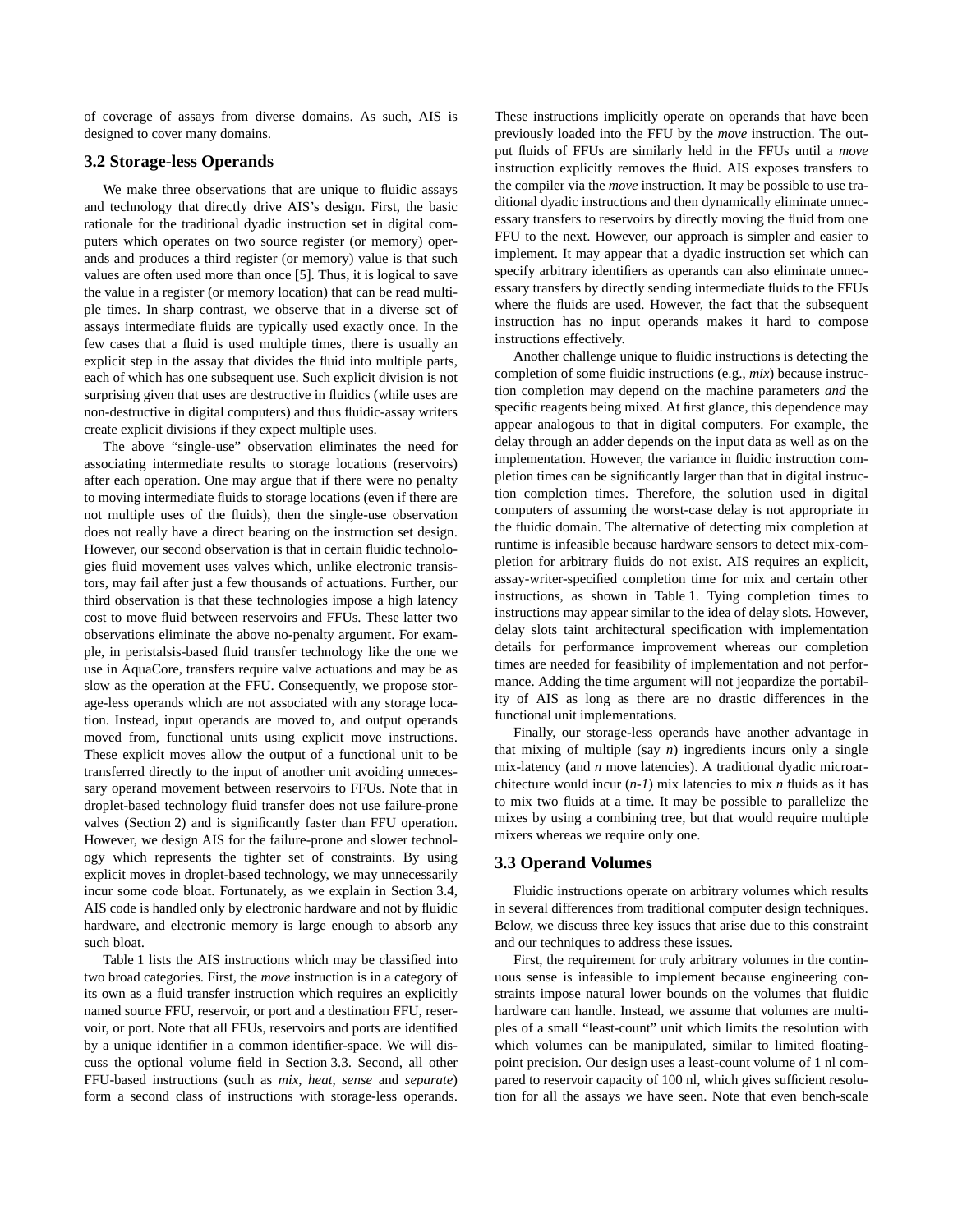<span id="page-4-0"></span>

| <b>Fluid Instruction</b>                          | <b>Semantics</b>                                                                                                                                                                                                                                                                                                                                                                                                                                                                                                                                                                                                                                                                                                           |  |
|---------------------------------------------------|----------------------------------------------------------------------------------------------------------------------------------------------------------------------------------------------------------------------------------------------------------------------------------------------------------------------------------------------------------------------------------------------------------------------------------------------------------------------------------------------------------------------------------------------------------------------------------------------------------------------------------------------------------------------------------------------------------------------------|--|
| move $id2$ , $id1$ , $$<br>$(id2$ is destination) | Move the contents of id1 to id2. id1 and id2 can be a reservoir, fluid functional unit (FFU), input port, or output<br>port. vol is an optional parameter to specify the relative volume to be moved. If no volume is specified, a                                                                                                                                                                                                                                                                                                                                                                                                                                                                                         |  |
|                                                   | default is used. Some combinations are illegal (e.g., move to an input port).                                                                                                                                                                                                                                                                                                                                                                                                                                                                                                                                                                                                                                              |  |
| move-abs id2, id1, vol                            | Similar to <b>move</b> except <i>vol</i> is not optional and it specifies absolute volume in nl.                                                                                                                                                                                                                                                                                                                                                                                                                                                                                                                                                                                                                           |  |
| mix id, time                                      | Mix the contents present in the mixer id for a duration of time seconds (id should map to a mixer FFU; if not, it<br>is an error). Because mixing takes different times depending the reagents being mixed, the assay writer must<br>explicitly specify the time to completion.                                                                                                                                                                                                                                                                                                                                                                                                                                            |  |
| separate.SIZE id,<br>time                         | Separate the contents of the size-based separator <i>id</i> into two parts based on their size by passing the contents<br>through an inbuilt filter for a duration of <i>time</i> seconds. The separation unit works like a sieve and the two parts<br>are stored internally in separate pools with unique ids that can be moved out later.                                                                                                                                                                                                                                                                                                                                                                                |  |
| separate.CE <i>id</i> , $E_{sep}$ ,<br>len, time  | Using capillary electrophoresis (CE), separate the contents of the separator <i>id</i> into a continuous range of mole-<br>cules that differ in mobility by waiting for a duration of time seconds. The contents pass through a CE column<br>of length len under an electric field of $E_{sep}$ . If len is more than the hardware length, the fluid is automatically<br>cycled for multiple iterations. Separation medium (called buffer) is moved to the column's buffer port which<br>has a unique id. For gel-based separation, the gel is moved and preloaded into the column's gel port (or it may<br>be mixed with the buffer off-chip). CE separation is typically coupled with continuous sensing. (See sense.FL) |  |
| separate.AF id, time                              | Separate the contents of the affinity-based separator id into two parts — one that has affinity to the "affinity<br>compound" and the other that does not — by waiting for a duration of <i>time</i> seconds. The two parts are held in<br>separate pools with unique ids that can be moved out later. The FFU has a special internal pool (with a unique<br>id) to hold the affinity-compound which is moved there.                                                                                                                                                                                                                                                                                                       |  |
| incubate id, temp,<br>time                        | Heat the contents in the heater id to a temperature temp, incubate the contents at that temperature for a duration<br>of time seconds. Temperature is detected by a sensor built into the heater.                                                                                                                                                                                                                                                                                                                                                                                                                                                                                                                          |  |
| input $id2$ , $id1$<br>$(id2$ is destination)     | Input the fluid from the input-port $idl$ into the reservoir $id2$ ( $idl$ is assumed to be connected to the appropriate<br>fluid), enough to fill the reservoir $id2$ . This instruction is a pseudo-op and is translated into a <b>move</b> .                                                                                                                                                                                                                                                                                                                                                                                                                                                                            |  |
| output id2, id1<br>$(id2$ is destination)         | Output the fluid stored in the reservoir $id1$ to the output port $id2$ ( $id2$ is assumed to be connected to an off-chip<br>reservoir or disposal). This instruction is a pseudo-op and is translated into a move.                                                                                                                                                                                                                                                                                                                                                                                                                                                                                                        |  |
| coated-plate-setup id                             | Prepare the reaction plate id that needs to be coated with specific chemicals/biomolecules. The coating is done<br>by pressure-evaporating the coating compound onto the plate. The compound is dispensed from an input port<br>dedicated to the plate id and can be changed during execution by the user. Coated-plate-cleanup is similar.                                                                                                                                                                                                                                                                                                                                                                                |  |
| sense.OD id, senseval                             | Sense the optical density of the fluid in the optical sensor id and copy the sensed value to the dry variable<br>senseval. Instruction completion is detected by feedback from the sensor which is typically off-chip.                                                                                                                                                                                                                                                                                                                                                                                                                                                                                                     |  |
| sense.FL id,<br>senseval[]                        | Continuously sense the fluorescence (either native or that of added tags) in the contents of the CE column asso-<br>ciated with the fluorescence sensor id and periodically copy the sensed value to the dry variable array<br>senseval[]. This instruction completes when the corresponding separate.CE completes.                                                                                                                                                                                                                                                                                                                                                                                                        |  |
| concentrate.EV id,<br>temp, time                  | Assuming that the heater id contains a mixture of an analyte and a carrier fluid, concentrate the mixture by<br>evaporating the carrier fluid by holding the mixture at temperature temp for duration time. Ideally, temp must be<br>at or above the boiling point of the carrier fluid and <i>time</i> must be selected to achieve the desired concentration.<br>Other methods for concentrating (e.g., electrophoresis, dielectrophoresis, and precipitation) may be adopted by<br>extending AIS to add other variants of the concentrate instruction.                                                                                                                                                                   |  |
| dispose id                                        | Dispose of the contents of id which can be a reservoir or an FFU. This instruction is a pseudo-op and is trans-<br>lated into move id, output-port-for-disposal.                                                                                                                                                                                                                                                                                                                                                                                                                                                                                                                                                           |  |

# **Table 1: AquaCore Instruction Set (AIS)**

assays often use stepper-motor-based dispensing which imposes a similar least-count constraint.

Second, discretization in terms of multiples of the least count does not eliminate the requirement for manipulating variable volumes of fluid which has no equivalent in computer design. Variable volumes is not analogous to operating on different computer data types because in the computer domain it is trivial to pad the smaller representation to the bigger representation by zero- or sign- extension. In fluidics, naively "padding" volumes to operate

on equal volumes would fundamentally alter mixture ratios, violating the assay requirements. Biostream [24] offers an alternative method to achieve arbitrary mix ratios by performing a series of mix-and-store operations on a fixed unit volume. A single mix gives a ratio of 1:1. By using repetitive mixes of the resultant mixture to perform essentially a binary search over concentration ratios, they achieve arbitrary mix ratios.

Because fluidic hardware can naturally operate on variable volumes, we adopt the simpler method of allowing instructions to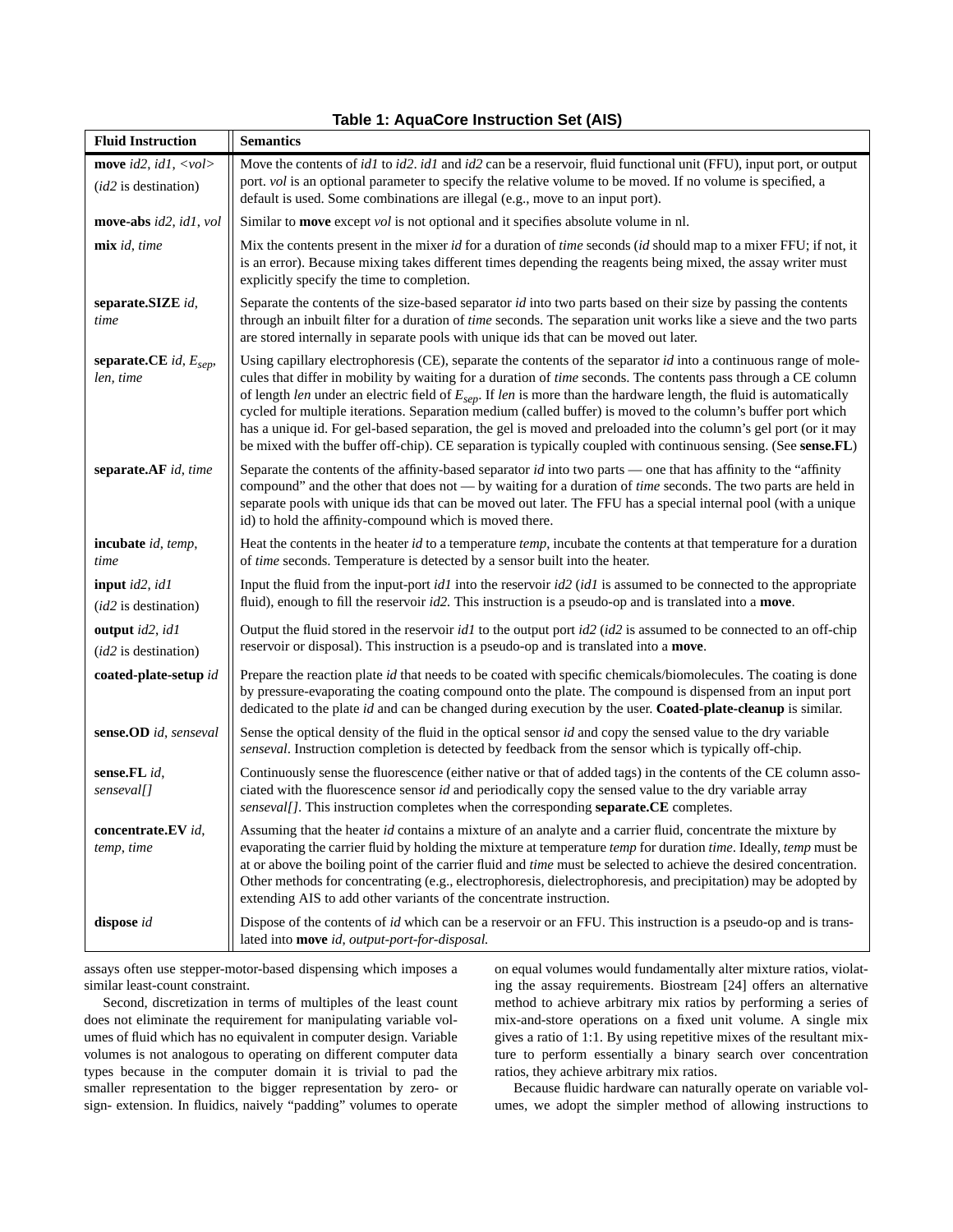operate on variable volumes. In doing so, we wish to avoid requiring the assay writer to specify volumes at *every* step because highlevel assays typically specify volumes only at a few steps. To that end, we specify volumes only for *move*. All other instructions operate on implicit volumes: *input* moves as much fluid as needed to fill the reservoirs and all FFU instructions operate on the preloaded volumes.

Because some assays specify absolute volumes and some specify relative volumes, AIS supports two corresponding flavors of move (*move-abs* and *move*). An assay that uses absolute volumes will not be portable across implementations because FFUs/reservoirs in an alternate implementation may be too small to hold this volume. But by using absolute volumes the assay writer has precluded portability. In contrast, many assays are specified using relative volumes. For example, the assay may require mixing one part of reagent *A* with two parts of reagent *B* without specifying the volume of each "part". AIS includes the *move* instruction with support for relative volumes. Unlike *move-abs, move* is expected to be portable across same-technology implementations. To ensure such portability, we propose to translate the relative volumes to implementation-specific volumes at runtime. The translation is complicated by one key issue. An assay step may partition a fluid into *n* portions for later use. However, if the fluid is naively partitioned into *equal* portions, the usage ratios of some portions may cause underflow. Consider an example, where fluid *A* is partitioned into four portions and one of the portions is to be mixed with fluid *B* in the ratio 10:1 (*A*:*B*). Then if *A*'s portion is small to start with then *B* may underflow (i.e., the volume needed may be smaller than the least count). If the partition step allocates *unequal* portions of *A* so that the portion that gets mixed with *B* is larger than the other portions, the underflow can be avoided. Note that such allocation can only minimize, but not eliminate, the possibility of underflow. It must be recognized that underflow in PLoCs, just like floatingpoint underflow in digital computers, is not a problem that can be prevented by design. Assays that underflow must be rewritten to avoid underflow.

In general, there are two fundamental ways to address this problem by ensuring that adequate volumes of all required reagents are available. Either the mechanism must look ahead in the assay to anticipate the required volumes and conservatively use fluids such that it lasts for the entire assay; or there must exist mechanisms to regenerate needed fluids if they are exhausted. Bio-Stream takes the regenerate-on-demand approach. While elegant in theory, we believe that regenerating unanticipated fluids may place a high demand on LoC resources requiring unbounded LoC resources (or methods to mimic unbounded LoC resources by virtualization). While such virtualization is feasible for digital computers, microfluidic technology is not yet at that level of maturity. As such, we recommend the alternate approach of looking ahead in the program and conservatively expending fluid using unequal portions to prevent underflow, as mentioned above. As we discuss next, AquaCore' heterogeneity may enable this look-ahead with little performance penalty. We give a simple example of the lookahead in [Section 4.1](#page-6-1) and leave the details for future work.

### <span id="page-5-0"></span>**3.4 AquaCore Microarchitecture**

Similar to traditional LoCs, the AquaCore microarchitecture is heterogeneous with two distinct parts. (1) The wet part/chip which operates on fluids (the fluid-path) and (2) the dry part/chip which acts as the control logic by interpreting AIS instructions and actuating the appropriate valves, pumps, and FFU controls. BioStream alludes to the possibility of exploiting this heterogeneity by observing that digital logic is faster by several orders of magnitude than microfluidic components and therefore could be used to perform runtime optimizations (e.g., look-ahead volume management). We leave other uses including the possibility of wholeprogram analysis and optimizations for future work.

AquaCore is illustrated in [Figure 1.](#page-6-2) It shows the clean separation between the dry and wet parts. Because the wet and dry parts are different chips, there are no cross-fabrication issues. The main interaction between the wet and dry part is that the all-electronic dry part controls off-chip electrical solenoid pumps that control the valves in the wet part. The only issue is that the wet part may have hundreds of valves (as we estimate in [Section 4.3](#page-10-0)) and the solenoid pumps are too large to allow as many pumps as there are valves. Fortunately, we can get away with much fewer pumps than valves.

Recall from [Section 2](#page-1-0) that the latching valves we use stay latched for a long time (minutes). This property enables a large number of independent valves to time-share a single controlling solenoid pump using time-division multiplexing [11]. The pump cycles through the valves under its control via a *fluidic* 1-to-n demultiplexer whose select inputs are also provided by solenoid pumps. To control *n* valves, only  $\log_2 n + 1$  pumps are needed [11]. The fluidic demultiplexer uses non-latching valves and is identical to a CMOS demultiplexer using pass gates. The fluidic demultiplexer takes about 120 ms to set one latch, and assuming each latch holds for 2 minutes, about 1000 valves can be set before the first latch needs refreshing [11]. Our microarchitecture needs about 100 valves which is within this limit. If more valves are needed then each group of 1000 valves would need a set of pumps and a demultiplexer.

We focus on the wet part as the dry part consists of well-understood digital logic. The wet part is organized similar to a three-bus microarchitecture. The three central fluid channels (A, B and C) are the bus-equivalents, and they transfer fluids from reservoirs or FFUs to other reservoirs or FFUs. Recall from [Section 2](#page-1-0) that the channels use latching valves to achieve peristaltic pumping. All the individual FFUs and the reservoirs are connected to the above channels via valves. The solid black ovals represent controllable valves that can be open or closed. Fluid movement is achieved by (1) opening and closing the appropriate valves, and (2) by ensuring fluid flow in the required direction by peristaltic pumping. We omit the peristaltic pumps necessary to move fluids from the figure for simplicity. The fluidpath also includes FFUs for mixing, heating, sensing, separating, and disposal. All these individual functionalities have been demonstrated in the context of ASLoCs ([Section 2\)](#page-1-0).

Note that unlike digital registers which can be "spilled" to memory if the number of registers are inadequate, current fluidic hardware has no equivalent off-chip fluid storage to handle assays that require more reservoirs than available. As such, having an adequate number of reservoirs is critical for correctness and not just for performance. Should off-chip storage become feasible, register spilling can be employed here as well.

A key concern for AquaCore operation is the reliability of the valves, as mentioned in [Section 2](#page-1-0). In contrast to digital computers which are reliable for years, currently implementable valves can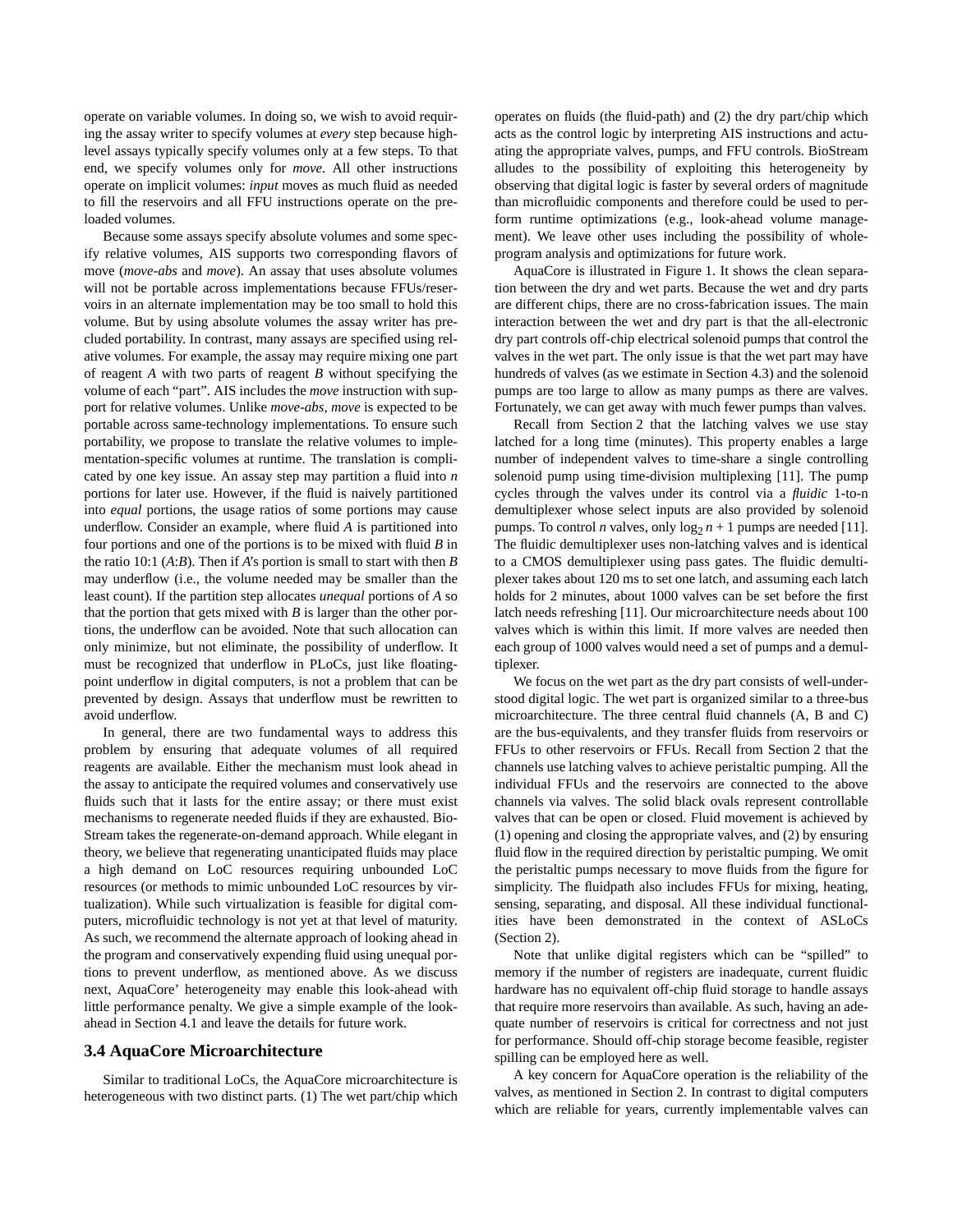

<span id="page-6-2"></span>operate for a few thousands of actuations [11]. To that end, the three channels in the microarchitecture share the burden of fluid transfers, reducing the number of actuations of each of the valves in the microarchitecture. However, adding more channels increases the chip area, creating a trade-off between area and reliability. Nevertheless, it remains to be seen if this issue will finally be resolved by (a) development of more reliable valves or (b) the development of an alternate business model (compared to digital computers) in which the disposable wet part of AquaCore will be discarded after failure.

Another concern is fluid contamination due to reuse of functional units or channels, either within steps in the same assay or between different assays. By adding wash/purge steps after every move (or FFU operation), this problem may be reduced for most assays,. However, such wash steps may be insufficient for some sensitive assays (e.g., clinical applications), in which case the chip should be discarded after one use.

Though our description has implied fluid flow-based implementation, a similar architecture would work for a droplet-based implementation (e.g., [19]) where droplets move between reservoirs and FFUs. However, AIS binaries may not be portable across such implementations due to the differences in their technologies (e.g., fabrication materials such as glass versus plastic).

# <span id="page-6-0"></span>**4 Results**

As noted in [Section 1,](#page-0-0) the key differences between a programmable architecture for fluidics and conventional computer architectures are: (1) the lack of a Turing-complete fluidic architecture which implies we need to evaluate the coverage by AIS and Aqua-Core microarchitecture of assays from disparate domains, (2) the single-use nature of intermediate results combined with failureprone and slow movement of fluids which led us to use storageless operands, (3) the nature of fluid operands which led us to use variable-, implicit- and relative-volume operands, and (4) the heterogeneous nature of microarchitecture using electronic control and fluidic datapath.

In [Section 4.1](#page-6-1), we show experimental results to confirm these differences (all except the last which does not pertain to assays but to implementation and is discussed in the previous sections) and to validate the design decisions made on the basis of the implications

of these differences. To that end, we show several assays and their hand-compiled equivalents using AIS. We pick the assays from several different domains including immunology, biochemistry, genomics, and synthesis (on-demand chemical synthesis).

In addition, we provide execution time breakdown of the assays in [Section 4.2](#page-9-0) to give an idea of how long these assays take, and confirm that AIS avoids the extra moves of dyadic instructions. We also briefly perform some instruction-level parallelism (ILP) analysis to show where execution time could be reduced and whether superscalar-like techniques could be useful. Finally, in [Section 4.3](#page-10-0) we give an idea of chip area and the area overhead incurred in going from an ASLoC to the AquaCore PLoC because PLoCs may include FFUs that are not needed by a specific assay but are needed for other assays.

### <span id="page-6-1"></span>**4.1 Assays**

In [Figure 2](#page-7-0) through [Figure 6,](#page-9-1) we show the source and handcompiled AIS assembly for five assays from different domains. These assays are scaled versions of their bench-scale counterparts and have been implemented in ASLoCs.

[Figure 2](#page-7-0)(a) shows a polymerase chain reaction (PCR) which is a common operation in genomic assays that involve DNA [13]. PCR involves mixing a small quantity of DNA (as little as part of a single strand) with polymerase, followed by thermal cycling at different temperatures. Every mix and heat step copies (and hence doubles) the amount of DNA. The resultant amount is exponential in the number of thermal cycles. At the end, the assay uses a capillary electrophoresis (CE) step to separate and sense the amplified PCR products. CE separation is done by applying a large voltage across the two ends of the CE column filled with a buffer (a fluid that serves a medium for separation). Because different molecules have different charges, they flow through the buffer at different rates. An off-chip fluorescence sensor, placed at the end of the column, detects different fluorescence readings at different times, as different molecules reach the column end (i.e., separation and sensing occur in parallel). The off-chip sensor can be driven from AquaCore's dry part. [Figure 2\(](#page-7-0)b) shows the AIS assembly. In all our AIS code, we use *si* to denote the wet reservoir *i,* and *rj* to denote the dry register *j*. The PCR mixture is input from *port1* into reservoir *s1*, and the CE buffer from *port2* into *s2*. The *dry-move*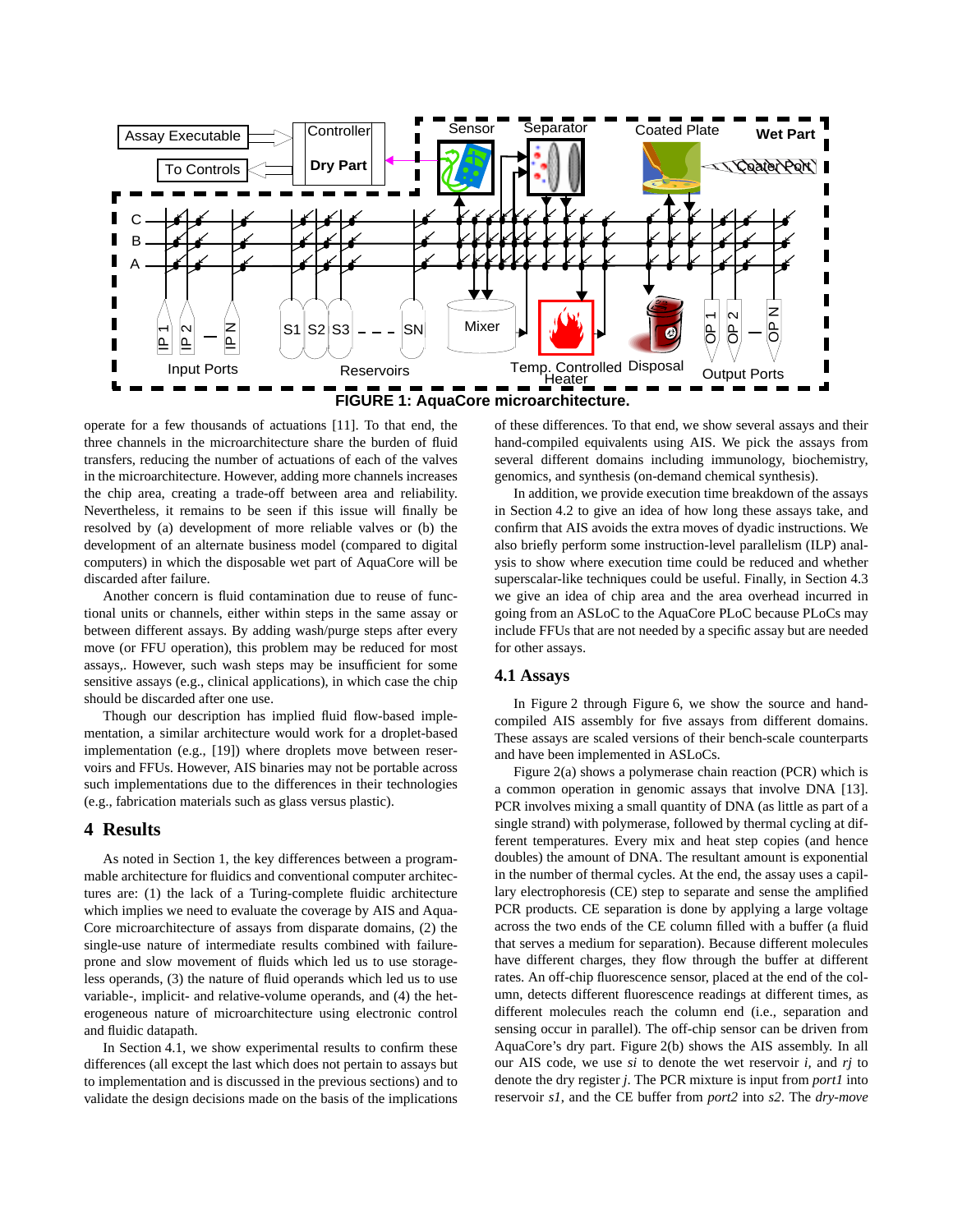```
PCR
1 Heat the PCR mixture to 95°C for 5 seconds
2 Heat the mixture to 53^{\circ}C for 15 seconds
3 Heat the mixture to 72^{\circ}C for 10 seconds
4 Repeat the thermal cycling 20 times
5 Send the mixture through the capillary
   electrophoresis (CE) column (5cm at 236V/cm)
6 Separate using separation medium for 180 s
7 Sense the fluorescence of the separated flow
                                            (a)
Input port ip1 ;PCR mixture
Input port ip2 ;CE separation medium
RESULT[] ;dry array for final results
PCR {
input s1, ip1
input s2, ip2
move heater1, s1 \qquad \qquad ;5s
dry-mov r1, 20
dry-label loop:
incubate heater1, 95, 5 \hspace{1.5cm} ;6s
incubate heater1, 53, 15 ;17s
incubate heater1, 72, 10 i12s
dry-dec r1
dry-bgt loop
move separator1.buf, s2 \qquad \qquad ;5s
move separator1, heater1 \qquad \qquad ;5s
separate.CE separator1, 236, 5, 180
sense.FL sensor1, RESULT i180s}
Total time = 895s
#reservoirs = 2
ASLoC area = unknown (length is 14.5mm)
                                            (b)
```
### <span id="page-7-0"></span>**FIGURE 2: Polymerase Chain Reaction (PCR) (Genomics): (a) Source assay (b) AIS code**

instruction is a "dry" instruction to initialize the loop count in the dry register *r1* for the thermal cycling. The loop decrements *r1 (dry-dec)* and branches back (*dry-bgt*). *incubate* and *separate.CE* specify the incubation temperature and time, and separation length and electric field, respectively, as shown in [Table 1](#page-4-0). The heater contents are directly moved to the separator without going through a reservoir, illustrating the efficiency of AIS in fluid movement. The CE buffer is moved from *s2* into the CE column's buffer port identified by *separator1.buf*. The heated mixture in *heater1* is then sent into the CE column's regular input identified by *separator1*. *sense.FL* drives the off-chip sensor which stores its readings in the array *RESULT*. Note that all the operand volumes are implicit and are translated to an implementation-specific volume (e.g., 100 nl) by our run-time system. The numbers to the right of the instructions are latencies which we discuss in [Section 4.2](#page-9-0). This assay assumes that the input mixture is mixed off chip. The ingredients can be mixed on chip though doing so would use more reservoirs.

[Figure 3](#page-7-1)(a) shows a biochemical immunoassay to sense different chemicals in neurotransmitters [6]. The assay uses a sample extracted from brain serum and mixes it with a reagent. The mixture is separated using electrophoresis as done in PCR ([Figure 2\)](#page-7-0)[.](#page-7-1) [Figure 3](#page-7-1)(b) is a straight-forward compilation of the immunoassay.

[Figure 4](#page-8-0)(a) shows a genomic assay to sense the different base pairs in a small DNA template [4]. The template first undergoes amplification (similar to PCR in [Figure 2](#page-7-0)), followed by a purifica-

| neurotransmitter-sensing<br>(a)<br>1 Mix the sample with reagent for 50s<br>2 Flow the mixture into a capillary<br>electrophoresis (CE) column (9cm at 223V/cm)<br>3 Use an electrophoresis buffer as separation |     |  |
|------------------------------------------------------------------------------------------------------------------------------------------------------------------------------------------------------------------|-----|--|
| medium<br>4 Sense the fluorescence of the separated flow                                                                                                                                                         |     |  |
| Input port ip1 ;Sample<br>Input port ip2 ; Reagent (OPA)<br>Input port ip3 ;Elecrtrophoresis buffer<br>RESULT[] <i>idry</i> array for final results                                                              | (b) |  |
| neurotransmitter-sensing {<br>input s1, ip1<br>input s2, ip2<br>input s3, ip3                                                                                                                                    |     |  |
| move mixer1, s1<br>15s<br>move mixer1, s2<br>15s<br>mix mixer1, 50<br>150s                                                                                                                                       |     |  |
| move separator1.buf, s3<br>55s<br>move separator1, mixer1<br>55s<br>separate. CE separator1, 223, 9, 22                                                                                                          |     |  |
| sense. FL sensor1, RESULT<br>122s<br>ł                                                                                                                                                                           |     |  |
| Total time = 92s<br>#reservoirs = $3$<br>ASLOC area = $2.5cm \times 1.5cm = 3.75cm^2 + CE column$                                                                                                                |     |  |
| <b>FIGURE 3: Separations-based sensing of</b><br>neurotransmitters (immunoassay,<br>biochemistry): (a) Source assay (b) AIS code                                                                                 |     |  |

<span id="page-7-1"></span>tion step. Purification is achieved by passing the template through an affinity-based capture gel (where the capture gel holds on to the DNA and all other unwanted material is separated out). Finally, the purified template is sent through a CE column (with a separation gel) for separation and sensing. [Figure 4\(](#page-8-0)b) shows the AIS assembly. *mix*, *separate.CE*, and *sense.FL* instructions are similar to those of PCR. We use *separate.AF* for the affinity-based separation step. We dispose of the separator's flow-through which is identified by *separator1.flow-through,* and move the rest to the CE separator *separator2*.

Synthesizing chemicals at the nano and pico scales is more efficient in terms of yield percentage and safer (if the chemical is toxic) than at the macro scale. [Figure 5\(](#page-8-1)a) shows an example of a synthesis assay where fluoride-radiolabeled molecular imaging probe is synthesized through a series of mix and concentrate steps [14]. The AIS assembly is in [Figure 5\(](#page-8-1)b). One peculiarity is that the assay specifies mixing and concentrating simultaneously, which would require a separate mix-and-concentrate FFU. Instead, we first mix the reagents for the specified time and then concentrate the mixture for the same time using the first *concentrate.EV*. While this serialization is slower, it avoids a new FFU. If such mix and concentrate operations are common (our assays do not have other instances), then using a separate FFU would be justified.

A large set of biochemistry assays aim at detecting levels of certain molecules. [Figure 6](#page-9-1)(a) shows an assay for detecting the concentration level of glucose. Given a standard glucose concentration, a calibration step is performed against different dilutions of this standard using a colorimetric (optical) sensor, and applying linear regression on the data points to get a best-fit line. Then the sample is sensed, and the reading is checked against the line to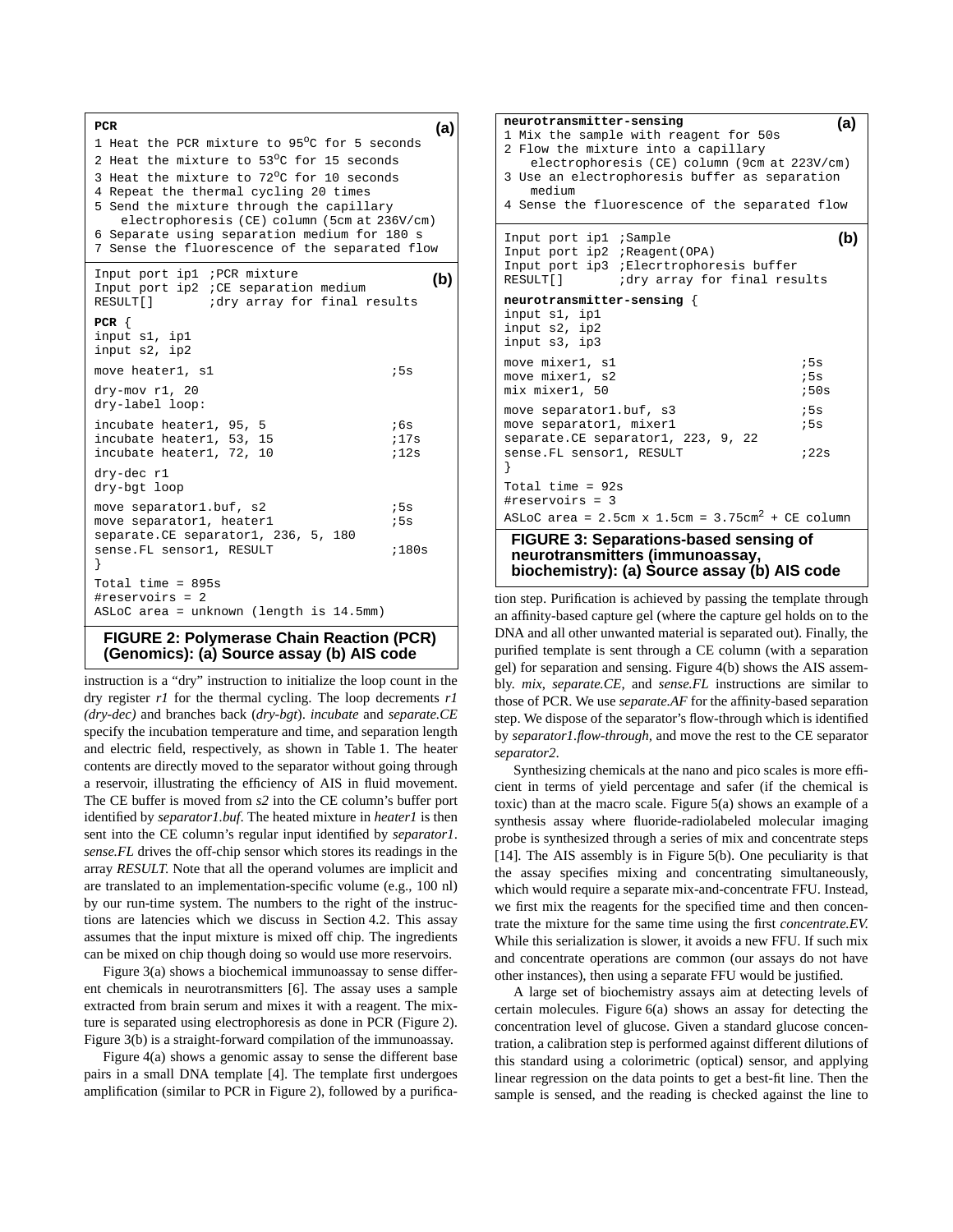| Sanger-DNA-Sequencing<br>Amplification:<br>1 Heat the DNA template (in primer)                                                                                                                                                                                                     | (a) |
|------------------------------------------------------------------------------------------------------------------------------------------------------------------------------------------------------------------------------------------------------------------------------------|-----|
| to 95°C for 12 seconds                                                                                                                                                                                                                                                             |     |
| 2 Heat the DNA template to 60°C for 55 seconds<br>3 Repeat the above thermal cycling 35 times<br>4 Perform an affinity separation using capture<br>qel<br>5 Dispose of the flowthrough<br>6 Separate the resultant using the separation<br>gel in a capillary electrophoresis (CE) |     |
| column for 34 min (30cm at 167V/cm)<br>8 Sense the fluorescence of the separated flow                                                                                                                                                                                              |     |
| Input port ipl ; Capture gel<br>Input port ip2 ; Separation gel<br>Input port ip3 ; DNA template<br>RESULT[]<br>idry array for final results                                                                                                                                       | (b) |
| Sanger-DNA-Sequencing {<br>input s1, ip1<br>input s2, ip2<br>input s3, ip3                                                                                                                                                                                                         |     |
| move heater1, s3<br>;5s                                                                                                                                                                                                                                                            |     |
| dry-mov r1, 35<br>dry-label loop:                                                                                                                                                                                                                                                  |     |
| incubate heater1, 95, 12<br>14s<br>incubate heater1, 60, 55<br>157s                                                                                                                                                                                                                |     |
| dry-dec r1<br>dry-bgt loop                                                                                                                                                                                                                                                         |     |
| 15s<br>move separatorl.gel, sl<br>move separator1, heater1<br>;5s<br>separate. AF separator1, 1200<br>;1200s<br>dispose separator1.flow-through<br>15s                                                                                                                             |     |
| move separator2.buf, s2<br>15s<br>move separator2, separator1<br>15s<br>separate. CE separator2, 167, 30, 2040<br>sense.FL sensor1, RESULT<br>12040s<br>ł                                                                                                                          |     |
| Total time = $95.5$ min = $3730s$<br>#reservoirs = 3<br>ASLoC area (very sparse) = $40 \text{cm}^2$ (half circle of<br>100mm diameter)                                                                                                                                             |     |

### <span id="page-8-0"></span>**FIGURE 4: Sanger DNA sequencing (Genomics): (a) Source assay (b) AIS code**

obtain the sample's glucose concentration [22]. The AIS equivalent is shown in [Figure 6](#page-9-1)(b). One difference from previous assays is that the *moves* use the optional relative-volume field [\(Table 1\)](#page-4-0) to specify the relative volumes being mixed. The assay needs to mix 1, 2, 4, and 8 portions of the reagent with 1 portion of the glucose, and 1 portion of the reagent with 1 portion of the sample. Accordingly, a simple look-ahead calculation ([Section 3.3](#page-3-0)) determines that the input volume of the reagent should be divided into  $1 + 2 +$  $4 + 8 + 1 = 16$  portions. Then the relative volumes of 1, 2, 4, and 8 are translated to 6, 12, 24, and 48 nl respectively, assuming the implementation-specific input volume is 100 nl  $(100/16 = 6.25$  but we round it down to 6 for convenience). The only new instruction in this assay, *sense.OD*, is used for colorimetric (optical density) sensing done by an off-chip sensor like the fluorescence sensor discussed before. One interesting point is that the dry code to obtain the best-fit curve through the calibration data and the concentration of the sample from the curve is present inline with the wet code.

| Imaging-Probe-Synthesis                                                           |             |
|-----------------------------------------------------------------------------------|-------------|
| 1 Mix fluoride ions with ion exchange beads and                                   |             |
| concentrate by evaporation at 100°C for 30s,                                      |             |
| 120°C for 30s, 135°C for 180s<br>2 Solvent exchange from water to acetonitrile by |             |
| mixing with MeCN and heating at 100°C for 30s                                     |             |
| and 120°C for 50s                                                                 |             |
| 3 Solvent exchange from MeCN to water by mixing                                   |             |
| with HCl                                                                          |             |
| 4 Acidic hydrolysis of fluorinated intermediate                                   |             |
| by evaporation at $60^{\circ}$ C for 1 min to obtain<br>$1^{18}$ F lFDG           |             |
|                                                                                   |             |
| Input port ip1 ; Ion exchange beads (in buffer)                                   |             |
| Input port ip2 ;Fluoride ions F <sup>-</sup><br>Input port ip3 ; MeCN solution    |             |
| Input port ip4 ; HCl                                                              | (b)         |
| $Imaging-Probe-Synthesis$                                                         |             |
| input s1, ip1                                                                     |             |
| input s2, ip2                                                                     |             |
| input s3, ip3<br>input s4, ip4                                                    |             |
|                                                                                   |             |
| move mixer1, s1<br>move mixer1, s2                                                | 5s<br>5s    |
| mix mixer1, 30                                                                    | 130s        |
| move heater1, mixer1                                                              | 15s         |
| concentrate. EV heater1, 100, 30                                                  | 130s        |
| concentrate. EV heater1, 120, 30                                                  | ;31s        |
| concentrate. EV heater1, 135, 180                                                 | 7181s       |
| move mixer1, s3<br>move mixer1, heater1                                           | 15s<br>5s   |
| mix mixer1, 30                                                                    | 130s        |
| move heater1, mixer1                                                              | 5s          |
| incubate heater1, 100, 30                                                         | 130s        |
| incubate heater1, 120, 50                                                         | 51s         |
| move mixer1, heater1                                                              | 5s          |
| move mixer1, s4                                                                   | 5s          |
| mix mixer1, 60                                                                    | ;60s        |
| move heater1, mixer1                                                              | 15s<br>160s |
| concentrate.EV heater1, 60, 60<br>ł                                               |             |
| Total time = $548s$                                                               |             |
| #reservoirs = 4                                                                   |             |
| ASLoC area = $13$ mm x $9$ mm = $117$ mm <sup>2</sup>                             |             |
| <b>FIGURE 5: Imaging Probe Synthesis:</b>                                         |             |

<span id="page-8-1"></span>We now analyze these assays from the three aspects discussed **(a) Source assay (b) AIS code**

at the beginning of [Section 4](#page-6-0), namely, coverage, the single-use property of intermediates, and the nature of operand volumes in fluidics (variable, implicit, and relative).

From the above assays, we see that AIS and AquaCore can easily cover these assays from diverse domains using relatively few opcodes. Of these opcodes, *mix* and *incubate* are common operations and hence, should be supported by any AquaCore variant. However, we see that assays differ in separate and sense operations. While the first three assays — PCR, immunoassay, and DNA sequencing — use electrophoresis as their separation method and fluorescence-based sensing, the synthesis assay uses no separation and sense steps whereas the glucose concentration assay uses colorimetric sensing. As we show in [Section 4.3](#page-10-0), because the CE column occupies large chip area, it may not be desirable to include a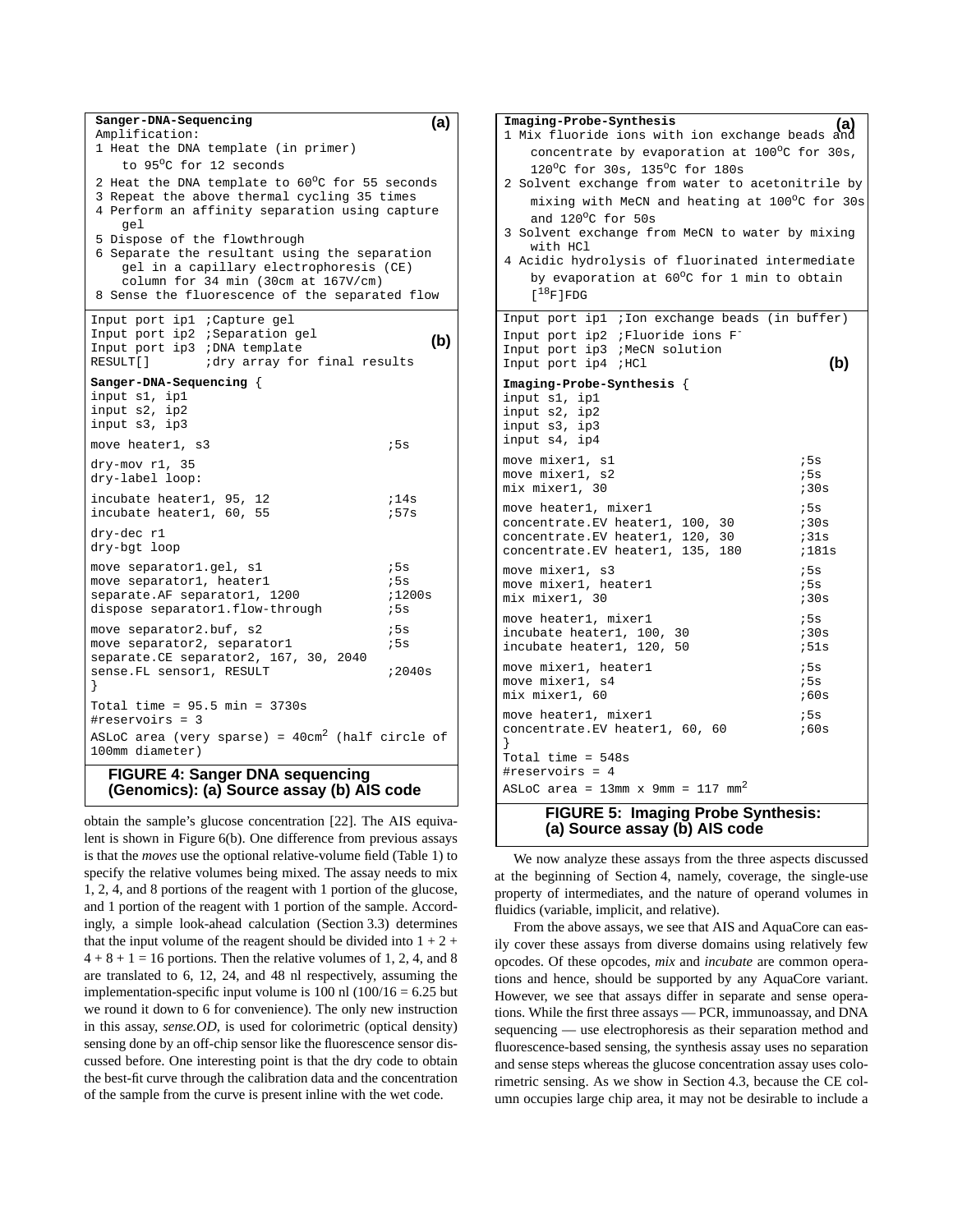| glucose-detection                                                                                                                         | (a) |  |  |
|-------------------------------------------------------------------------------------------------------------------------------------------|-----|--|--|
| 1 Dilute the standard glucose concentration by<br>mixing with reagent to get $1:1$ , $1:2$ , $1:4$ and<br>$1:8$ concentrations            |     |  |  |
| 2 Sense the different concentrations using a<br>colorimetric sensor                                                                       |     |  |  |
| 3 Draw calibration curve for the different<br>concentrations                                                                              |     |  |  |
| 4 Mix the sample with the reagent in a 1:1 ratio<br>5 Sense using colorimetric sensor                                                     |     |  |  |
| 6 Obtain the concentration of the sample from<br>the calibration curve                                                                    |     |  |  |
| Input port ipl ; Standard glucose<br>Input port ip2 ;Reagent<br>Input port ip3 ; Sample<br>RESULT[15] <i>idry</i> array for final results | (b) |  |  |
| glucose-detection {                                                                                                                       |     |  |  |
| input s1, ip1<br>input s2, ip2<br>input s3, ip3                                                                                           |     |  |  |
| move mixerl, sl, 1<br>;5s                                                                                                                 |     |  |  |
| move mixerl, s2, 1<br>;5s                                                                                                                 |     |  |  |
| mix mixer1, 10<br>10s<br>;5s                                                                                                              |     |  |  |
| move sensor1, mixer1<br>sense. OD sensor1, RESULT[1]<br>130s                                                                              |     |  |  |
| 15s<br>move mixer1, s1, 1                                                                                                                 |     |  |  |
| 15s<br>move mixer1, s2, 2                                                                                                                 |     |  |  |
| mix mixer1, 10<br>10s<br>move sensor1, mixer1<br>;5s                                                                                      |     |  |  |
| sense.OD sensor1, RESULT[2]<br>130s                                                                                                       |     |  |  |
| .5s<br>move mixer1, s1, 1                                                                                                                 |     |  |  |
| 15s<br>move mixer1, s2, 4                                                                                                                 |     |  |  |
| mix mixer1, 10<br>10s<br>move sensorl, mixerl<br>;5s                                                                                      |     |  |  |
| sense.OD sensor1, RESULT[3]<br>130s                                                                                                       |     |  |  |
| 15s<br>move mixer1, s1, 1                                                                                                                 |     |  |  |
| 15s<br>move mixer1, s2, 8<br>mix mixer1, 10<br>;10s                                                                                       |     |  |  |
| move sensor1, mixer1<br>15s                                                                                                               |     |  |  |
| sense.OD sensor1, RESULT[4]<br>130s                                                                                                       |     |  |  |
| <dry best="" fit="" for="" get="" line="" result[14]="" routine="" to=""></dry>                                                           |     |  |  |
| move mixer1, s3, 1<br>15s<br>1<br>;5s                                                                                                     |     |  |  |
| move mixer1, s2,<br>mix mixer1, 10<br>10s                                                                                                 |     |  |  |
| move sensor1, mixer1<br>;5s                                                                                                               |     |  |  |
| sense.OD sensor1, RESULT[5]<br>;30s                                                                                                       |     |  |  |
| <dry concentration="" from="" get="" line<br="" routine="" to="">given RESULT[5]&gt;</dry>                                                |     |  |  |
| Total time = $275s$                                                                                                                       |     |  |  |
| #reservoirs = 3                                                                                                                           |     |  |  |
| $ASLOC$ area = unknown                                                                                                                    |     |  |  |
| <b>FIGURE 6: Glucose detection (Biochemistry):</b>                                                                                        |     |  |  |

#### <span id="page-9-1"></span>**FIGURE 6: Glucose detection (Biochemistry): (a) Source assay (b) AIS code**

CE column if the target domains do not typically use electrophoresis-based separation. Consequently, we envision a few AquaCore variants each of which targets domains with similar needs. For instance, AquaCore variants targeting genomics and immunoassays should include a CE column as these assays typically use electrophoresis-based separation. On the other hand, AquaCore variants targeting chemical synthesis and biochemistry assays may opt not to include a CE column.

We also see that each intermediate result is used only once in a

later step, usually the subsequent step. In the next section, we show that moving fluids is slow and should be avoided. These results support our decision to use storage-less operands, avoiding unnecessary movement of fluids back and forth between the register file and FFUs, and instead move directly from the producer FFU to the consumer FFU.

Finally, we see that the operand volumes across these assays may vary and the same opcode may operate on different volumes in different assays or even in the same assay (e.g., the *mix* instructions in the glucose assay in [Figure 6\(](#page-9-1)b)). We also see that most of these assays use implicit volumes and do not specify any (relative or absolute) volumes. Our approach of using implicit operand volumes matches this practice. Only the glucose assay specifies relative volumes. AIS avoids forcing the assay writer to use absolute volumes in this assay, allowing the AIS code to be portable across same-technology implementations.

#### <span id="page-9-0"></span>**4.2 Execution Time Analysis**

High-level estimates for instructional latencies are shown to the right of the instructions in [Figure 2\(](#page-7-0)b) through [Figure 6\(](#page-9-1)b). These estimates are obtained from the corresponding ASLoC chips, as we explain below. The total execution times are calculated assuming completely sequential execution.

PCR ([Figure 2](#page-7-0)(b)) takes 895 s (shown at the bottom) of which the first move takes 5s and the heat instructions in each iteration of the loop take  $6+17+12 = 35$  s and the loop takes 690 s. *move*'s latency is estimated by using a typical peristaltic flow rate of 2 mm/s [16], and by conservatively assuming every move traverses half of one dimension of the chip and using a dimension of 2 cm (discussed in the next section). The latency of heat instructions have two components: (1) time to reach the specified temperature, and (2) incubation time as specified by the assay. For example the *third* heat takes 12 s of which 1.5 s is spent in reaching the specified temperature (72  $^{\circ}$ C) from the previous temperature (53  $^{\circ}$ C), and 10 s is the incubation time. Time to reach a specified temperature from an initial temperature is mostly a function of the temperature difference, and is largely independent of the reagent being heated (or cooled) because of the small amount of the reagent. We assume a heating rate of 20 °C/s [13]. *separate.CE* and *sense.FL* (occur in parallel, as discussed in [Section 4.1\)](#page-6-1) take the remaining 180 s based on the specified separation length and voltage [13].

In the immunoassay [\(Figure 3](#page-7-1)(b)), *mix* takes the specified 50 s and *separate.CE and sense.FL* take 22 s based on the specified separation length and voltage, for a total of 92s. The mix time is based on a passive, flow-based Y mixer from [6] whereas we use an active mixer ([Section 2](#page-1-0)) which would be faster but we conservatively assume the slower time.

The DNA assay [\(Figure 4](#page-8-0)(b)) takes 3730 s of which the amplification (heat-cycling) loop takes (14 + 57) \* 35 = 2485 s. *separate.AF* takes the specified 20 minutes, and *separate.CE* and *sense.FL* take 34 minutes, based on the specified separation length and voltage.

The imaging probe synthesis ([Figure 5\(](#page-8-1)b)) takes a total of 548 s which are spent in a series of *mix* and *heat* instructions, whose latencies have been explained before.

Finally, the glucose assay ([Figure 6](#page-9-1)(b)) takes 275 s (ignoring the dry code which is orders of magnitude faster than wet instructions) of which the calibration step consisting of four sets of *mix*,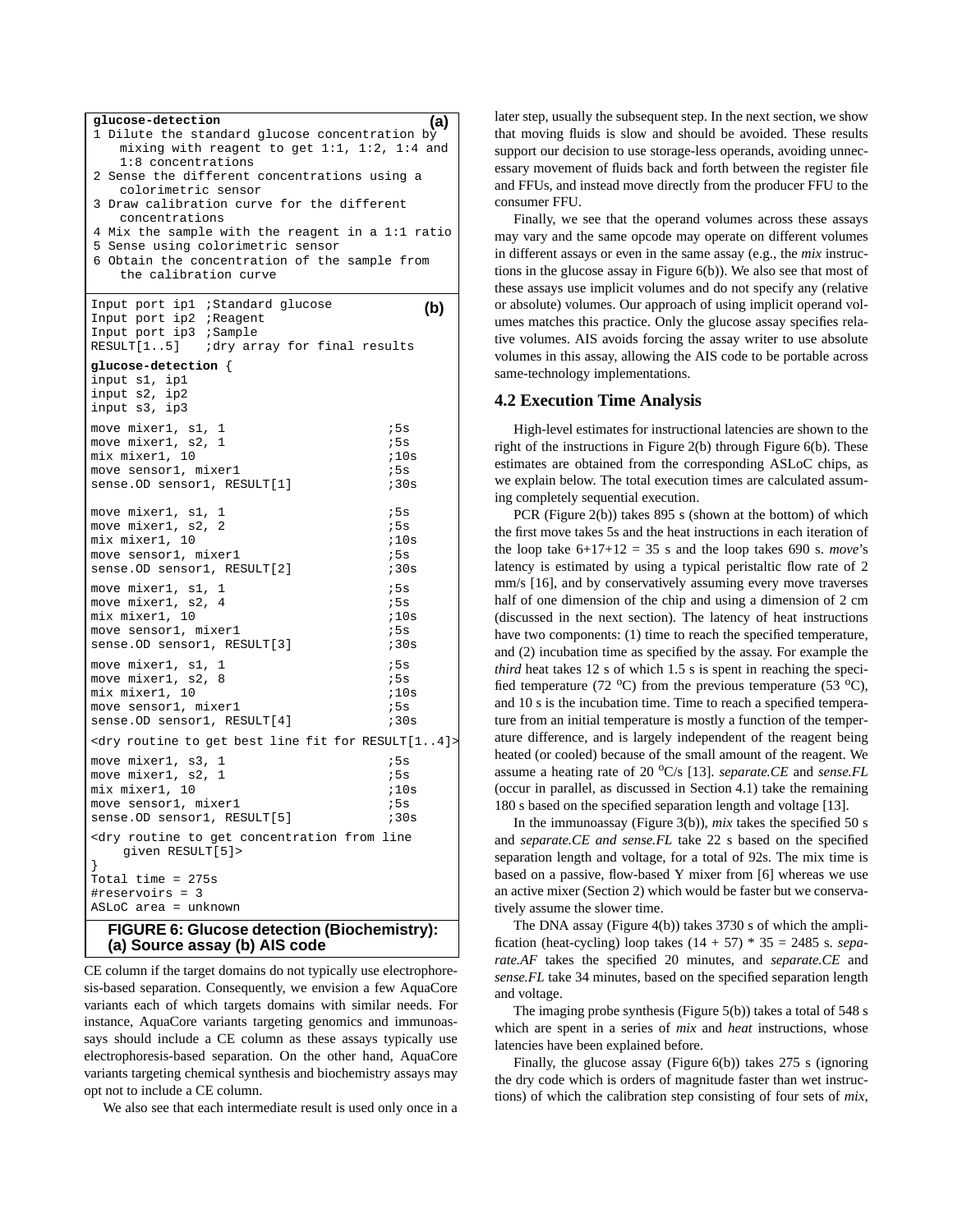*move*, and *sense.CL* takes 220 s (=  $4*(5+5+10+5+30)$ ). The detection step for the actual sample is another set of *mix, move* and *sense.CL* taking another 55 s.

These numbers provide a high-level estimate of execution times in fluidics. Though the assays are short they run for long durations compared to computer programs of similar lengths.

Also, observe that if the instructions were dyadic, then each *incubate* instruction in the PCR loop ([Figure 2](#page-7-0)(b)) would have added as much as 10 s to move the reagent between the reservoirs and the heater. In contrast, we move the reagent from the reservoir to the heater only once outside the loop. Thus, dyadic instructions would have incurred 6 transfers per loop iteration (two per *incubate*) for a total of 122 transfers 120 moves in the loop and two moves required for separation), compared to the 3 transfers in the AIS code. Because each transfer involves many actuations of the peristaltic pumps [\(Section 2\)](#page-1-0), reducing the number of transfers improves reliability. Also, the run time would have increased by 30 s (10 s for each incubate) \* 20 (loop iterations) - 5 s (time for our move)  $= 595$  s, which is a speedup of 66%. In the immunoassay, DNA, imaging probe synthesis, and glucose assays, dyadic instructions would have incurred a total of 5, 145, 21, and 20 transfers, respectively, as compared to 4, 6, 9, and 15 transfers in the AIS code. The corresponding speedups are 5%, 19%, 10%, and 9%, respectively.

Analyzing the ILP in the assays, we see that some of the assays are too short or are single long dependence chains with a little ILP in moves (e.g., the first four assays - PCR, immunoassay, DNA, and imaging probe synthesis). The three channels in our microarchitecture could exploit this move parallelism (in addition to improving reliability, as discussed in [Section 3.4\)](#page-5-0). The glucose assay, which is the last, has higher ILP in the calibration step where the different concentrations and the sample could be mixed and sensed in a parallel or pipelined manner. Moreover, sequences of *incubate* or *concentrate* instructions (e.g., PCR and imaging probe synthesis) can also be sped up by using multiple heaters so that the time to adjust the next heater to the required temperature can be overlapped with the previous incubate (but in our examples the time to heat is much smaller than the incubation period to be worth overlapping by using another heater). Also, recall that the PCR could be written to mix the ingredients on chip which could increase PCR's ILP.

#### <span id="page-10-0"></span>**4.3 Chip Area Analysis**

We compare our microarchitecture's chip area versus the chip areas of the ASLoCs for each of the assay. Typical estimates of individual FFU dimensions are given in [Table 2](#page-10-1). We scale down the area of the valves from 1 mm<sup>2</sup> [11] to 0.1 mm<sup>2</sup> to match the size of the rest of the components. We assume 10 reservoirs and 3 channels for flexibility, one mixer, one heater, one of each of the two separators, and 4 input and output ports each. Each reservoir, input port, output port, and FFU port requires 3 valves (one for each channel). Recall from [Section 2](#page-1-0) that each peristaltic channel requires three inter-locking valves. Assuming 3 FFU ports per FFU, we need about 99 latching valves. Recall from [Section 3.4](#page-5-0) that the valves are controlled using a demultiplexer. Grover et al. [11] construct a 1-1024 demultiplexer containing about  $2^{11} = 2048$ half-valves (equivalent to one P or N transistor) each of which is 1  $mm<sup>2</sup>$  for a total of about 40 cm<sup>2</sup>. Because we assume a scaled-

|  | Table 2: Dimensions of FFUs. |  |
|--|------------------------------|--|
|--|------------------------------|--|

(\* *modified the depth to match our etching depth*)

<span id="page-10-1"></span>

| <b>Components</b>                         | Dimensions 1 x w             | Area                  |
|-------------------------------------------|------------------------------|-----------------------|
|                                           | $(d = 100 \mu m)$            |                       |
| Valve                                     | $100 \mu m \times 100 \mu m$ | $0.1$ mm <sup>2</sup> |
| (scaled down from [11])                   |                              |                       |
| <b>Reservoir</b>                          | $1mm \times 1mm$             | 1mm <sup>2</sup>      |
| $(100 \text{ nl volume})$                 |                              |                       |
| Mixer (pressurized<br>using PDMS $)$ [16] | $1mm \times 1mm$             | $1 \text{ mm}^2$      |
| Heater [16]                               | $1mm \times 1mm$             | 1mm <sup>2</sup>      |
| Separator $(AF)$ [4]*                     | $1.45$ mm x 800 $\mu$ m      | $1.16 \text{ mm}^2$   |
| Separator (CE) $[4, 13, 6]$ *             | 8 of (2cm x 600um)           | $96 \text{ mm}^2$     |
| <b>Sensors</b>                            | off-chip                     | mm                    |

down valve of  $0.1 \text{ mm}^2$ , and because we need only a 1-128 demultiplexer this area will reduce to  $0.5 \text{ cm}^2$ . The components in the table take up about 110 mm<sup>2</sup>, the latching valves occupy 99  $*$  0.1  $\approx$  10 mm<sup>2</sup>, the channels occupy 3  $*$  20 mm length  $*$  0.1 mm width = 6 mm<sup>2</sup>, and the multiplexer is 0.5 cm<sup>2</sup> for a total chip area of  $1.76 \text{ cm}^2$ . Additionally, the chip uses a total of 8 off-chip solenoid pumps to control the valves via the demultiplexer. Note the CE column's large footprint suggesting the AquaCore variants discussed in [Section 4.1](#page-6-1). The channels span the components and the valves (about  $120 \text{ mm}^2$  area), but not the CE column or multiplexer which are off to the sides of the chip. Consequently, our estimate of channel lengths of 2 cm is reasonable.

The total chip area should be compared to those of the immunoassay ASLoC at  $3.75 \text{ cm}^2$  and the imaging probe ASLoC at 1.17  $\text{cm}^2$  (the DNA ASLoC layout is too sparse to make any comparisons). However, there are four caveats: (1) our estimates are highlevel, (2) we assume that the valves can be scaled down from 1  $mm<sup>2</sup>$  to 0.1 mm<sup>2</sup>, (3) our estimates assume tight packing without accounting for spacing and routing constraints, and (4) while the ASLoCs are real chips, our AquaCore microarchitecture is a paper design. With these caveats in mind, our results indicate that the area overhead of programmability may be reasonable.

#### **4.4 Discussion**

We acknowledge that compared to computer benchmarks, our assays are closer to kernels than full-scale applications. Other assays we have examined are also of similar size and complexity. This trend may be due to the non-automated nature of bench-scale experiments and the non-programmable nature of ASLoCs, which discourage composing these assays into larger applications. If the PLoC approach succeeds, then larger applications may come into existence and may change some of the above observations about assay behavior, warranting change to the AquaCore microarchitecture. We not only recognize but also anticipate this possibility, and point out that modifying the architecture to fit the changing workload fuels advancements in all architectures — computer or fluidic.

We note that because the channels in the microarchitecture are involved in *all* fluid transfers, the valves forming the peristaltic pumps may incur a disproportionate number of actuations and may